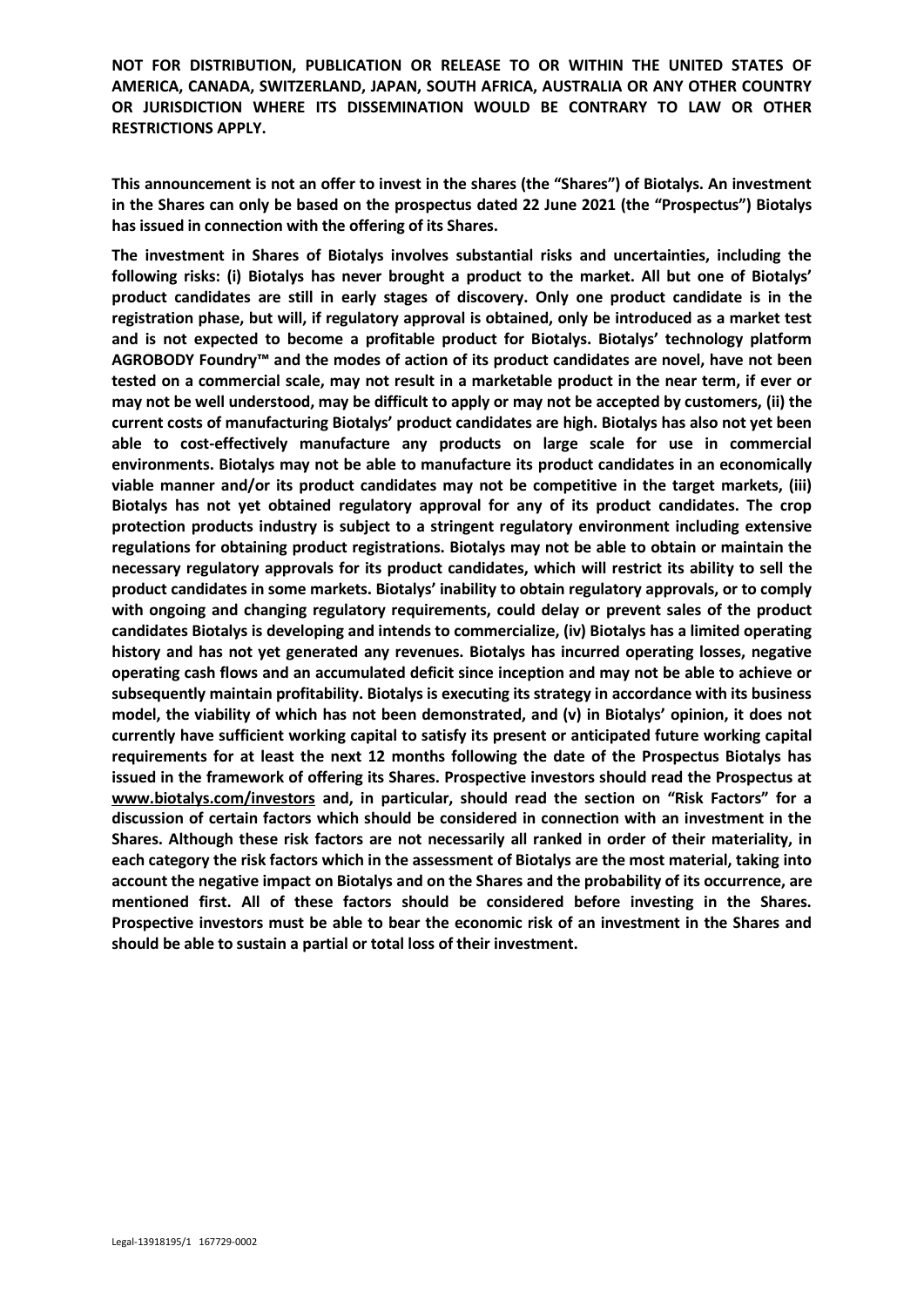

**Advertisement**

#### **Biotalys Announces Expected Successful Closing of its Initial Public Offering**

**Ghent, BELGIUM – 1 July 2021 –** Biotalys NV ("Biotalys" or the "Company") an Agricultural Technology (AgTech) company focused on addressing food protection challenges with protein-based biocontrol solutions for a more sustainable and safer food supply, announces today that it expects to close successfully its initial public offering at a price of  $E$ 7.50 per Offered Share<sup>1</sup>. The Company expects to issue 6,333,333 Shares bringing the size of the Offering at €47.5 million. It is expected that up to 949,999 Shares will be over-allotted in the framework of the Offering bringing the maximum size of the Offering at €54.62 million if the Over-allotment Option is fully exercised.

The offering period commenced on 23 June 2021 at 9:00 am (CEST) and closed at 4:00 pm (CEST) on 30 June 2021 for retail investors and is expected to close on 1 July at 2:00 pm (CEST) for institutional investors.

#### **Prospectus**

The English version of the prospectus has been approved by the Belgian Financial Services and Markets Authority on 22 June 2021 (the "Prospectus"). The FSMA only approved the Prospectus (including the summary of the Prospectus, the "Summary") as meeting the standards of completeness, comprehensibility and consistency imposed by the Prospectus Regulation. Such approval should not be considered as an endorsement of the Company or the quality of the Offered Shares that are the subject of the Prospectus. Investors should make their own assessment as to the suitability of investing in the Offered Shares. The full Prospectus is available to prospective investors in Belgium in English and Dutch, and the Summary is available in French. The Prospectus is available to investors free of charge since 23 June 2021 (before opening of the markets) at the registered office of the Company (Biotalys NV, Buchtenstraat 11, Ghent 9051, Belgium) and on the websites of Biotalys [\(www.biotalys.com/investors\)](http://www.biotalys.com/investors), KBC [\(www.kbcsecurities.com](https://www.kbcsecurities.com/prospectus-documents-overviews/prospectus-overview), [www.kbc.be/biotalys](http://www.kbc.be/biotalys) and [www.bolero.be/nl/Biotalys\)](http://www.bolero.be/nl/Biotalys) and Belfius Bank NV/SA [\(www.belfius.be/Biotalys2021\)](file:///C:/Users/toon.musschoot/AppData/Local/Microsoft/Windows/INetCache/Content.Outlook/WTAG9WZB/www.belfius.be/Biotalys2021). The Prospectus can also be consulted since 23 June 2021 (before opening of the markets) on the website of the Company [\(https://www.biotalys.com/investors\)](https://www.biotalys.com/investors), whereby the access on the aforementioned websites is each time subject to the usual limitations.

**- ENDS -**

 $1$  Please also see the press release in relation to the launch of the Offering, dated 23 June 2021; the press release in relation to the covering of the base offering throughout the price range, dated 29 June 2021.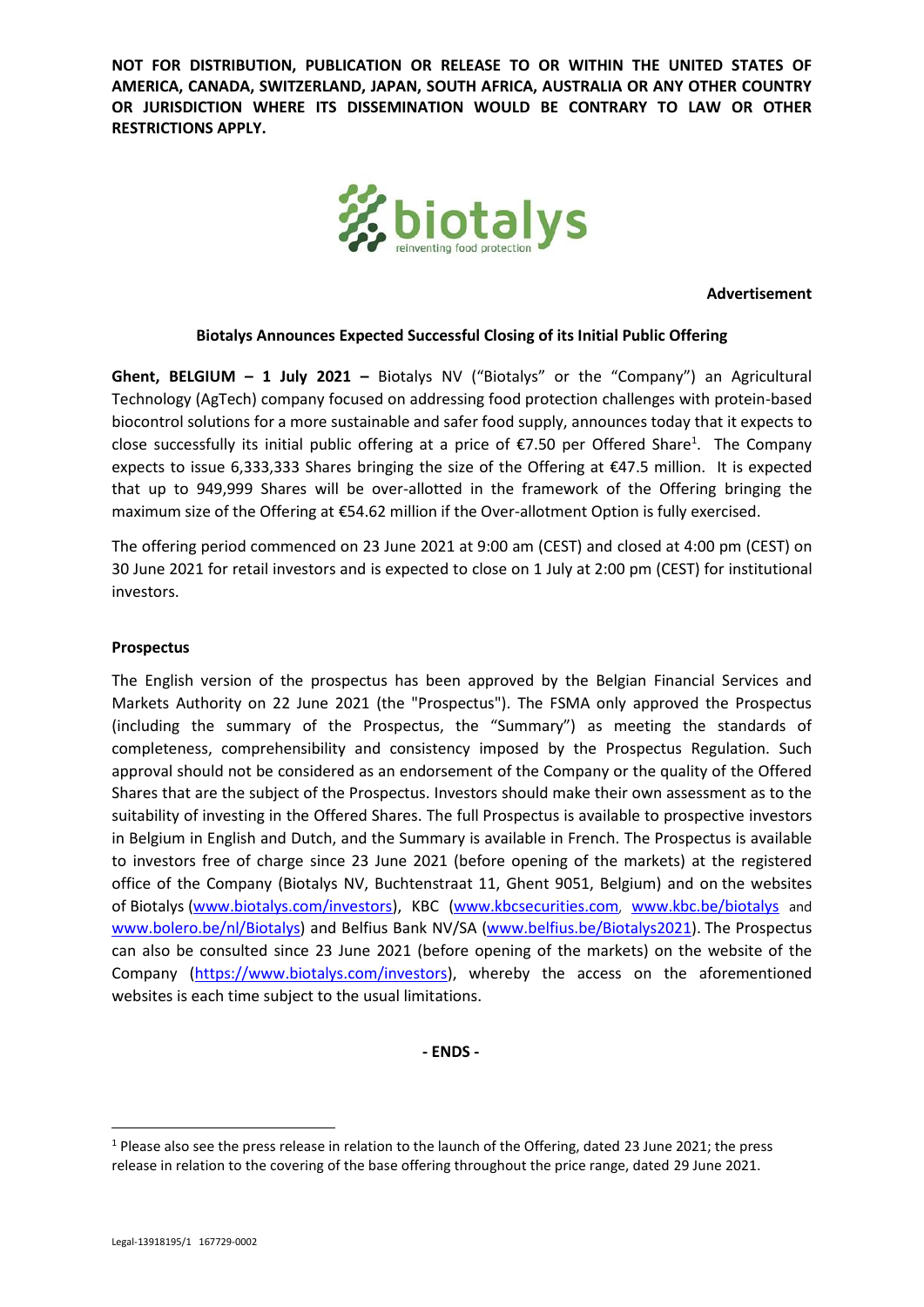**For further information, please contact:**

### **Biotalys**

Toon Musschoot, Strategic Communications Manager T: +32 (0)9 274 54 00 E: Toon.Musschoot@biotalys.com

**For media enquiries, please contact: Consilium Strategic Communications** Amber Fennell, Chris Gardner, Chris Welsh T: +44 (0)203 709 5700 E: Biotalys@consilium-comms.com

### **About Biotalys**

Biotalys is an Agricultural Technology (AgTech) company focused on addressing food protection challenges with protein-based biocontrol solutions for more sustainable and safer food. Based on its novel AGROBODY™ technology platform, Biotalys aims to develop a strong and diverse pipeline of effective products with a favorable safety profile that aim to address key crop pests and diseases across the whole value chain, from soil to plate. Biotalys was founded in 2013 as a spin-off from the VIB (Flanders Institute for Biotechnology) and has raised €62.8 million (US\$74.9 million) to date from Belgian and international investors. The Company is based in the biotech cluster in Ghent, Belgium. More information can be found on www.biotalys.com.

#### **Important Notice**

This announcement is not for distribution in or to persons resident in the United States of America, Australia, Canada, Japan, South Africa or Switzerland. The information contained herein does not constitute an offer of securities for sale.

This announcement contains statements which are "forward-looking statements" or could be considered as such. These forward-looking statements can be identified by the use of forward-looking terminology, including the words 'aim', 'believe', 'estimate', 'anticipate', 'expect', 'intend', 'may', 'will', 'plan', 'continue', 'ongoing', 'possible', 'predict', 'plans', 'target', 'seek', 'would' or 'should', and contain statements made by the company regarding the intended results of its strategy. By their nature, forward-looking statements involve risks and uncertainties and readers are warned that none of these forward-looking statements offers any guarantee of future performance. The Biotalys actual results may differ materially from those predicted by the forward-looking statements. Biotalys makes no undertaking whatsoever to publish updates or adjustments to these forward-looking statements, unless required to do so by law.

The Company's securities referred to herein have not been and will not be registered under the United States Securities Act of 1933, as amended (the Securities Act), or under the laws of any state or other jurisdiction in the United States of America, and may not be offered or sold within the United States of America except pursuant to an exemption from, or in a transaction not subject to, the registration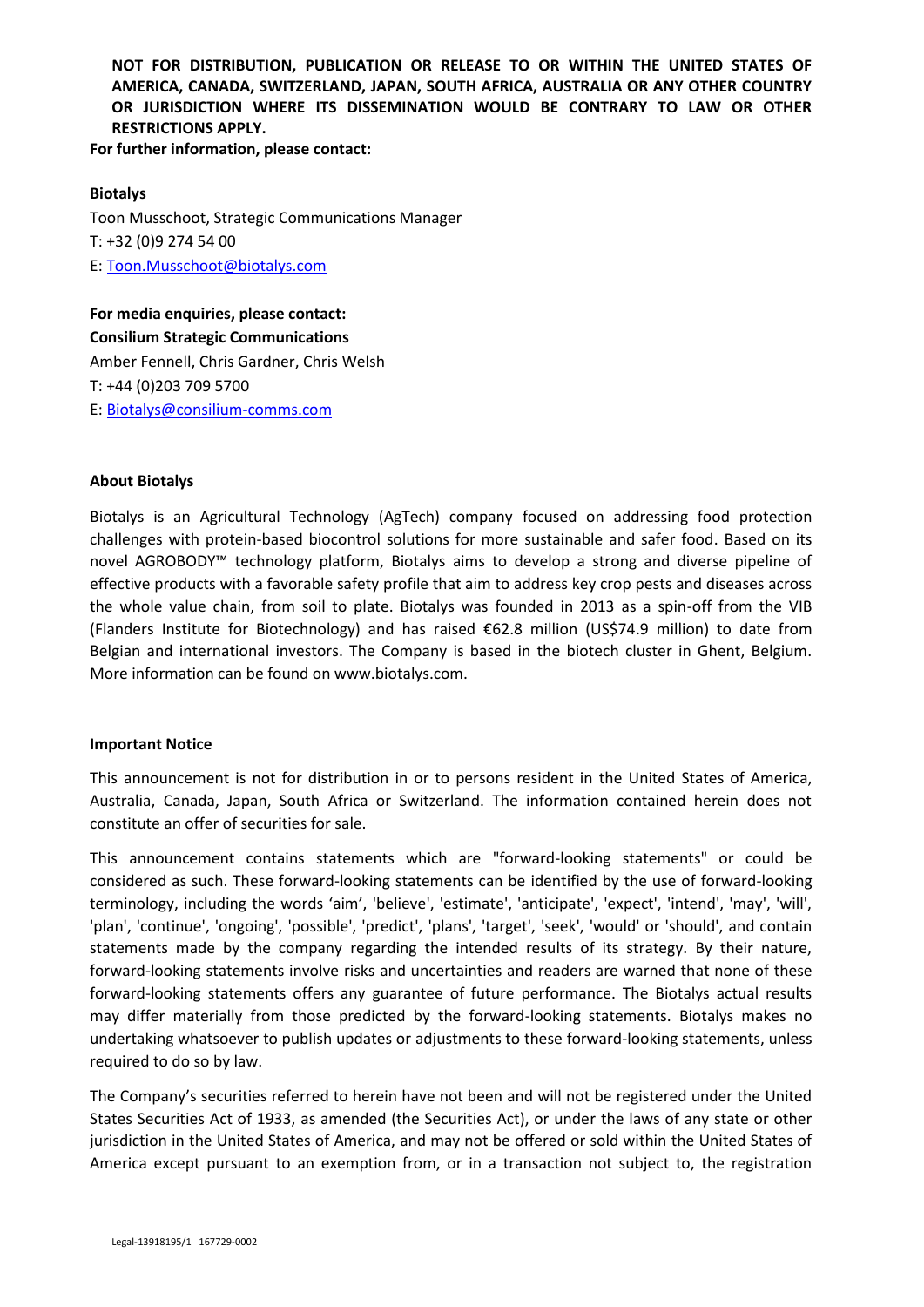requirements of the Securities Act and applicable state laws. No public offering of securities will be made in the United States of America.

This information does not constitute an offer or invitation to proceed to an acquisition of or subscription for the Company's securities, nor an offer or invitation to proceed to an acquisition of or subscription for the Company's securities in any jurisdiction (including Belgium, member states of the EEA, the United States of America, Switzerland, Canada, Australia, Japan, South Africa or the United Kingdom) where such offer or invitation is not allowed without registration or qualification under the applicable legislation of the relevant jurisdiction, or where such offer or invitation does not meet the required conditions under the applicable legislation of the relevant jurisdiction.

This information and any materials distributed in connection with this information are not directed to, or intended for distribution to or use by, any person or entity that is a citizen or resident of or located in the United States of America, Switzerland, Canada, Australia, Japan, South Africa or any other jurisdiction where such distribution, publication, availability or use would be contrary to law or regulation or which would require any registration or licensing within such jurisdiction. Any failure to comply with these restrictions may constitute a violation of the laws or regulations of the United States of America, Switzerland, Canada, Australia, Japan, South Africa or any other jurisdiction. The distribution of this information in other jurisdictions than Belgium, may be restricted by laws or regulations applicable in such jurisdictions. All persons in possession of this information must inform themselves about, and comply with, any such restrictions.

An investment in shares entails significant risks. Relevant investors are encouraged to read the Prospectus. This document is not a prospectus and investors should not subscribe for or purchase any shares referred to herein except on the basis of the information contained in the Prospectus. Potential investors must read the Prospectus before making an investment decision in order to fully understand the potential risks and rewards associated with the decision to invest in the securities. This announcement and the approval of the Prospectus, as the case may be, should not be understood as an endorsement of the securities offered or admitted to trading on a regulated market. The value of the Company's shares can decrease as well as increase. Potential investors should consult a professional advisor as to the suitability of the intended offering for the person concerned.

The date of completion of listing on the regulated market of Euronext Brussels may be influenced by things such as market conditions. There is no guarantee that such listing will occur and a potential investor should not base their financial decisions on the Company's intentions in relation to such listing at this stage.

Acquiring investments to which this announcement relates may expose an investor to a significant risk of losing the entire amount invested. Persons considering such investments should consult an authorized person specializing in advising on such investments.

This announcement is only addressed to and directed at persons in the United Kingdom and member states of the European Economic Area (the "EEA") (each a Member State) who are "qualified investors" within the meaning of Article 2(e) of Regulation 2017/1129 of the European Parliament and of the Council of 14 June 2017 on the prospectus to be published when securities are offered to the public or admitted to trading on a regulated market, and repealing Directive 2003/71/EC, as amended from time to time, to the extent implemented in the relevant Member State of the EEA) and any implementing measure in each relevant Member State of the EEA (the Prospectus Regulation), or such other investors as shall not constitute an offer to the public within the meaning of Article 3.1 of the Prospectus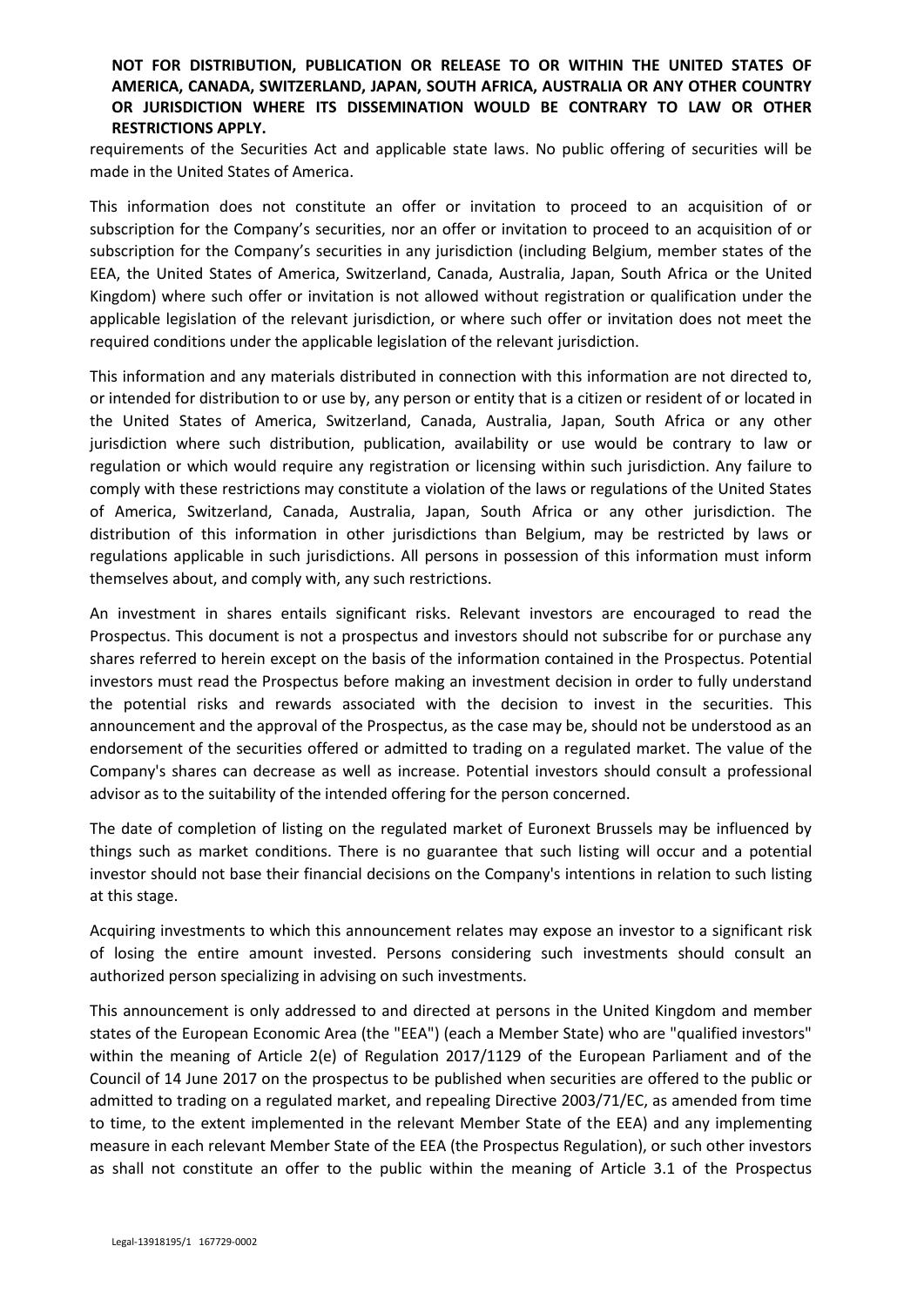Regulation. In addition, in the United Kingdom, this announcement is only addressed to and directed at (i) persons having professional experience in matters relating to investments falling within the definition of "investment professionals" in Article 19(5) of the Financial Services and Markets Act 2000 (Financial Promotion) Order 2005, as amended (the "Order"), (ii) high net worth entities, etc. falling within Article 49(2)(a) to (d) of the Order, and (iii) any other person to whom it may otherwise lawfully be communicated (all such persons together being referred to as "relevant persons"). The intended offering, as the case may be, will only be available to, and any invitation, offer or agreement to subscribe for, purchase, or otherwise acquire securities will be engaged in only with relevant persons. Any person who is not a relevant person should not act or rely on this announcement or any of its contents.

The Joint Bookrunners are acting for the Company and no one else in relation to the intended offering, and will not be responsible to anyone other than the Company for providing the protections offered to their respective clients nor for providing advice in relation to the intended offering.

The Company assumes responsibility for the information contained in this announcement. None of the Joint Bookrunners or any of their respective affiliates or any of their respective directors, officers, employees, advisers or agents accepts any responsibility or liability whatsoever for or makes any representation or warranty, express or implied, as to the truth, accuracy or completeness of the information in this announcement (or whether any information has been omitted from the announcement) or any other information relating to the Company, whether written, oral or in a visual or electronic form, and howsoever transmitted or made available or for any loss howsoever arising from any use of this announcement or its contents or otherwise arising in connection therewith. Each of the Underwriters and each of their respective affiliates accordingly disclaim, to the fullest extent permitted by applicable law, all and any liability whether arising in tort, contract or otherwise which they might otherwise be found to have in respect of this announcement or any such statement or information. No representation or warranty express or implied, is made by any of the Underwriters or any of their respective affiliates as to the accuracy, completeness, verification or sufficiency of the information set out in this announcement, and nothing in this announcement will be relied upon as a promise or representation in this respect, whether or not to the past or future.

### **Information to Distributors**

The Underwriters have informed the Company that the following information is intended for distributors only. The information is provided by the Underwriters, and the Company does not assume responsibility for it.

Solely for the purposes of the product governance requirements contained within: (a) EU Directive 2014/65/EU on markets in financial instruments, as amended ("MiFID II"); (b) Articles 9 and 10 of Commission Delegated Directive (EU) 2017/593 supplementing MiFID II; (c) local implementing measures; and (d) Chapter 3 of the FCA Handbook Product Intervention and Product Governance Sourcebook (together, the "Product Governance Requirements"), and disclaiming all and any liability, whether arising in tort, contract or otherwise, which any "manufacturer" (for the purposes of the Product Governance Requirements) may otherwise have with respect thereto, the Underwriters have submitted the Shares to a product approval process, which has determined that such Shares are: (i) compatible with an end target market of retail investors and investors who meet the criteria of professional clients and eligible counterparties, each as defined in MiFID II or the FCA Handbook Conduct of Business Sourcebook; and (ii) eligible for distribution through all permitted distribution channels as (the "Target Market Assessment"). Notwithstanding the Target Market Assessment,